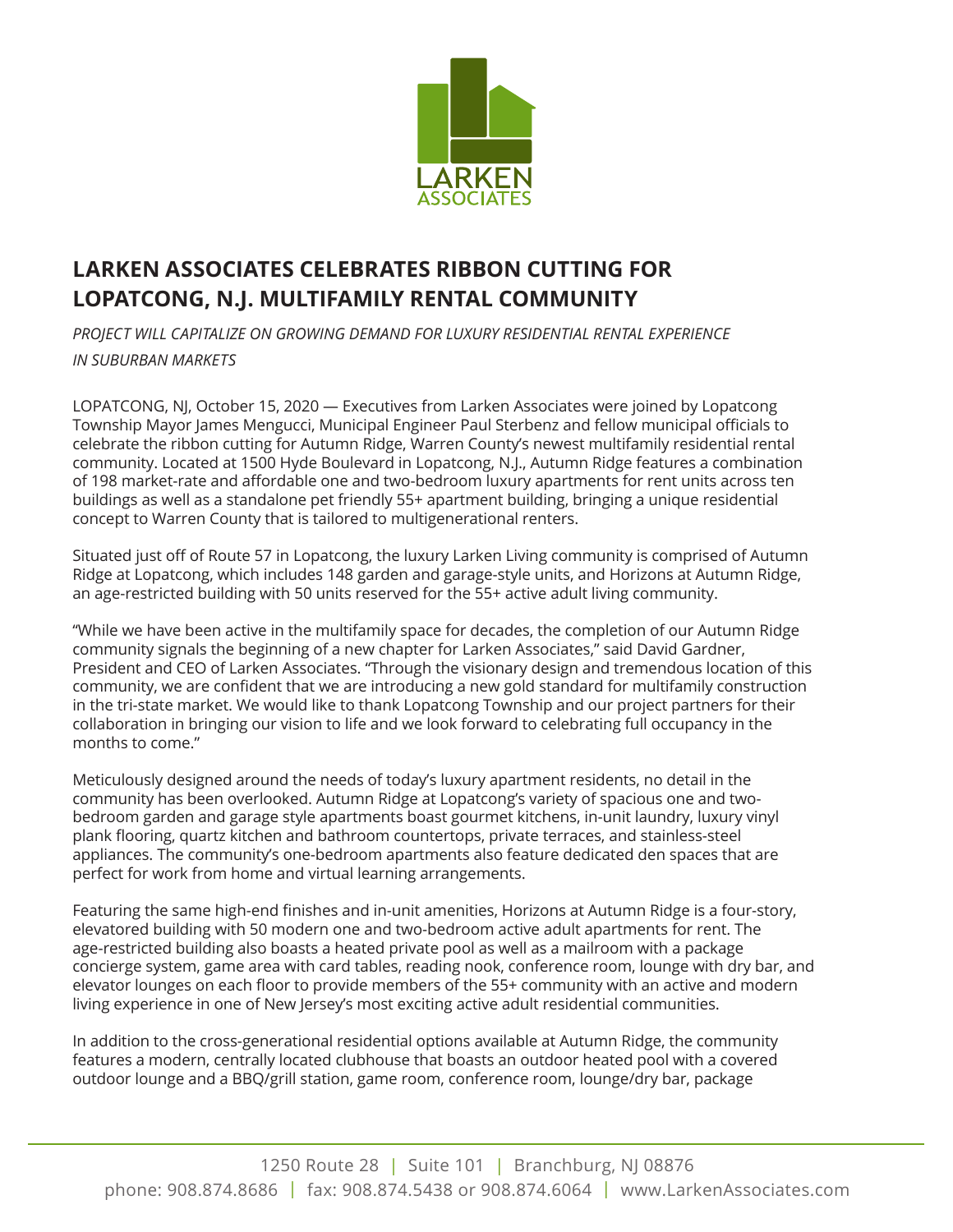

concierge system as well as a full onsite fitness center and sensory sensitive playground. Additionally, the pet-friendly community offers a pet washing station, bark park and walking/ biking trails, providing further onsite recreational opportunities for residents.

Autumn Ridge also incorporates the latest in real estate technologies. Every resident will be provided with a key fob to ensure easy access to their apartment and all amenities. Additionally, residents no longer need to worry about accidentally leaving their garage door open as every garage apartment is app-enabled, which allows residents to open and close their garage doors remotely.

The community's technology integration even extends to its amenity offerings. The clubhouse features app-enabled Sonos speakers and Smart TVs throughout that offer residents easy control over the space's entertainment features. The clubhouse also offers a package concierge system that makes picking up the latest Amazon package or meal delivery kit easy and secure. The gym's state-of-the-art workout equipment includes Bluetooth and Wi-Fi-enabled cardio machines that allow gym users to connect their Bluetooth headphones or log-in to their Netflix account. With ongoing concerns surrounding social distancing, Larken Associates has also implemented WELLBEATS, a platform that offers thousands of streamable fitness classes that can be enjoyed on the gym's SmartTV or in residents' homes via the WELLBEATS app. The community's technology also caters to its four-legged residents as the custom dog wash station includes dog-friendly water temperature settings and programmed soap, conditioner, and rinse settings.

Additionally, Autumn Ridge provides 24/7 onsite property management from Larken Associates' highly experienced Larken Living team. Comprised of 22 unique communities made up of approximately 2,000 owned and/or managed residential units across the northeast, the Larken Living portfolio defines excellence in residential real estate development and management.

Along with Autumn Ridge, Larken Associates has several additional multifamily communities in its pipeline that are currently under construction throughout New Jersey and Pennsylvania. Larken Associates recently broke ground on The Reserve at Crosswicks, a 272-market rate and affordable unit residential community in Bordentown, NJ and Hillsborough Village Center, a 191-market rate and affordable unit mixed-use community in Hillsborough, NJ The company is also enhancing The Reserve at Copper Chase, their 132-unit multifamily property in York, PA, with the construction of The Oaks at Copper Chase, a 107-unit luxury multifamily community on the property that also broke ground earlier this year.

There is already heightened leasing demand for Autumn Ridge with over 50 percent of its units leased. However, there are still a wide range of leasing opportunities with immediate occupancy available starting at \$1,595. To learn more, please reach out via phone or email at (908) 454-0922 or AutumnRidge@Larken.net. Leasing opportunities at Horizons at Autumn Ridge also start at \$1,595. Please reach out via phone or email at (908) 777-7990 or HorizonsAutumnRidge@Larken.net for more information.